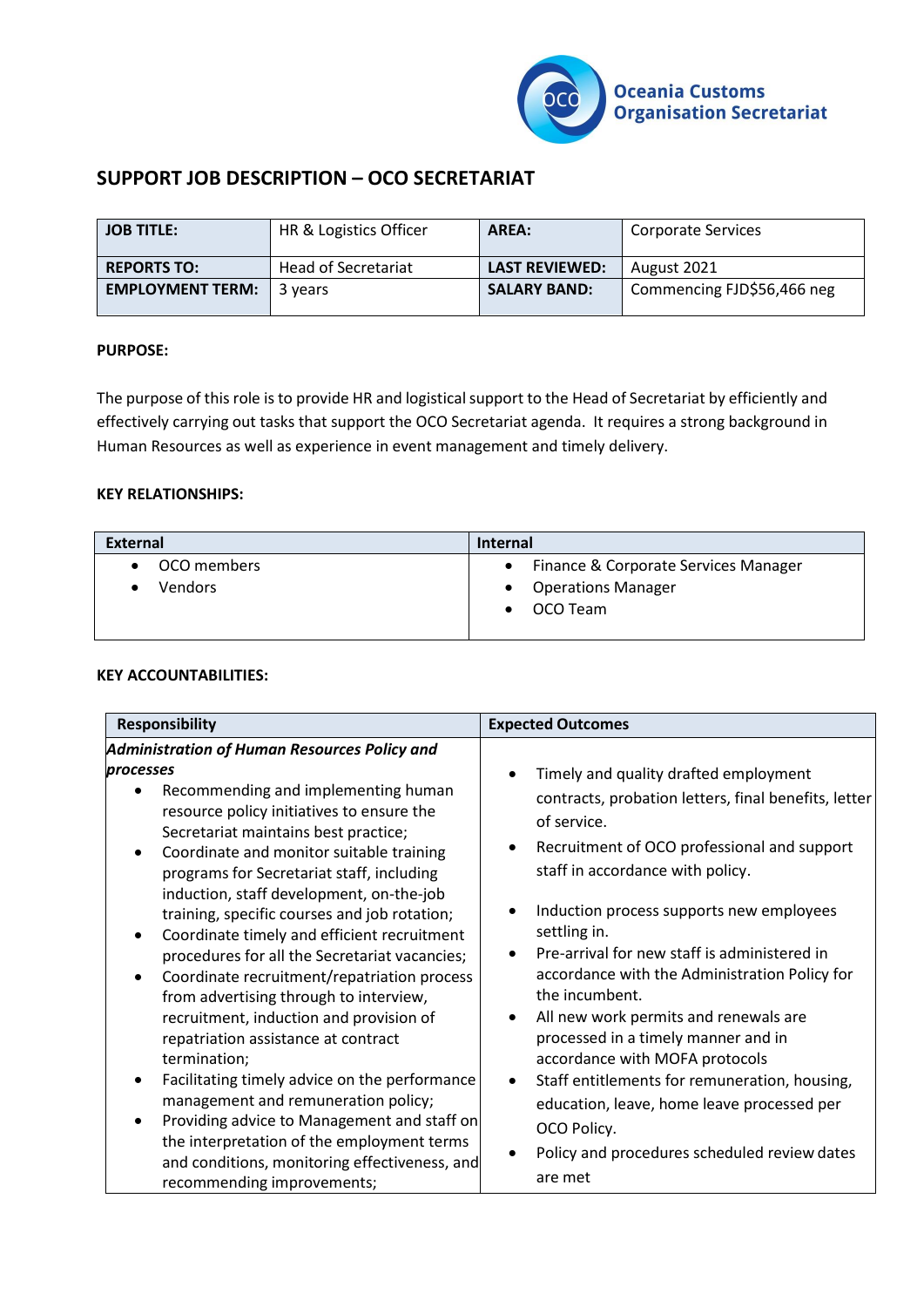| Developing and monitoring appropriate<br>insurance arrangements for Secretariat staff<br>as well as assisting in insurance<br>arrangements of its buildings and other<br>assets;<br>Collaborate with the Accountant to ensure<br>that all staff are remunerated per<br>contractual terms.                                                                            | The integrity of the HR framework is<br>$\bullet$<br>maintained and HR Policies and processes are<br>compliant with relevant local legislations                                                                                                                                                                                                                                                                                                                                                                                                                                                                                                                  |
|----------------------------------------------------------------------------------------------------------------------------------------------------------------------------------------------------------------------------------------------------------------------------------------------------------------------------------------------------------------------|------------------------------------------------------------------------------------------------------------------------------------------------------------------------------------------------------------------------------------------------------------------------------------------------------------------------------------------------------------------------------------------------------------------------------------------------------------------------------------------------------------------------------------------------------------------------------------------------------------------------------------------------------------------|
| <b>Annual Conference Support</b><br>Assist in the planning of the Annual<br>Conference in collaboration with the Head<br>of Secretariat & FCSM<br>Coordinate and administer conference<br>plans, program, travel, logistics, venues and<br>members attendance.                                                                                                       | Timely and well outlined Conference<br>$\bullet$<br>program developed<br>Successful delivery of logistical<br>arrangements for the Annual Conference<br>are made including venue and catering<br>organisation as well as any printing of<br>documents<br>Conference setup in host country/venue<br>٠<br>meet the required standards;<br>Timely coordination and setup of<br>corporate image banners, pull up banners,<br>pole flags, table flags, conference shirts<br>and other items that may arise.<br>Airfares and per diems for approved<br>members are distributed on time.<br>Logistics brief and regular updates are<br>sent to members and stakeholders |
| <b>Training &amp; Logistics Support</b><br>Work closely with Operations Manager and<br>Team on OCO Member countries training<br>needs and requirements<br>Provide Logistical Support to the OCO staff<br>and the OCO missions and training<br>workshops throughout the year<br>Conduct internal training and awareness on<br>company HR and administration policies. | Annual collation of OCO Member Training<br>Needs requirements completed and<br>report disseminated to management<br>Logistics is met on a timely and effective<br>manner.<br>Airfares and per diems are sent and<br>distributed on a timely manner<br>Stationary and other requests by<br>facilitators are met and supplied.                                                                                                                                                                                                                                                                                                                                     |
| <b>Administration Support</b><br>Carry out general administration duties as<br>prioritised under the direction of the Head<br>of Secretariat and Finance & Corporate<br>Services Manager                                                                                                                                                                             | Head of Secretariat and Corporate Services<br>team is supported for on-going compliance<br>with donor and other partner procurement<br>rules<br>All other duties assigned by the Head of<br>Secretariat are carried out in a timely and<br>positive fashion                                                                                                                                                                                                                                                                                                                                                                                                      |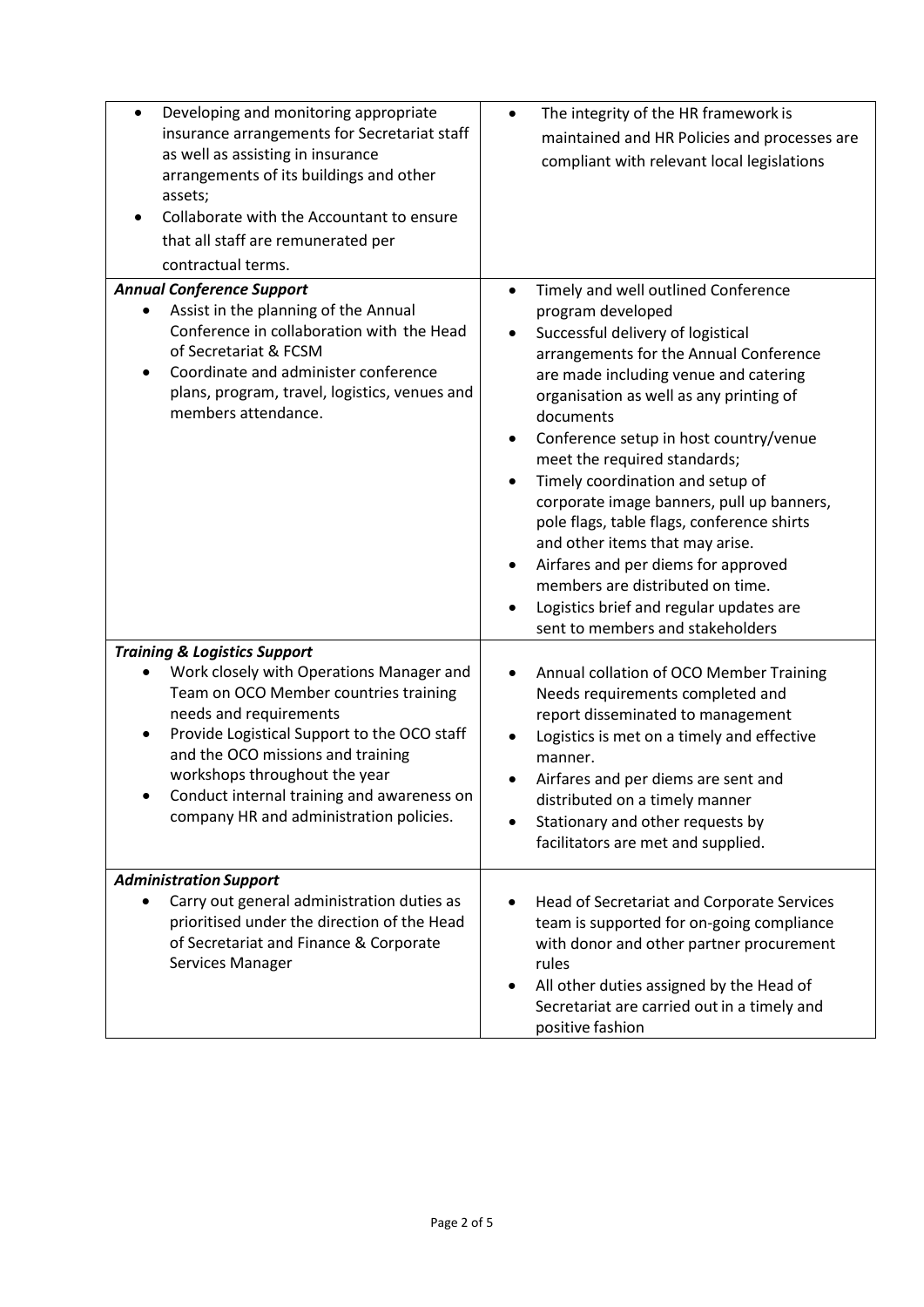| <b>Health and Safety</b><br>Active contribution to the maintenance of<br>$\bullet$<br>a safe and healthy work environment | OCO health and safety policies and<br>procedures are understood and followed<br>Identified hazards are efficiently and<br>effectively addressed<br>Participation in health and safety audits of<br>work is proactive<br>An understanding of emergency and<br>evacuation procedures is demonstrated |
|---------------------------------------------------------------------------------------------------------------------------|----------------------------------------------------------------------------------------------------------------------------------------------------------------------------------------------------------------------------------------------------------------------------------------------------|

## **ORGANISATIONAL CONTEXT:**

| Head of Secretariat                  | Tier 1 |
|--------------------------------------|--------|
| Finance & Corporate Services Manager | Tier 2 |
| This role                            | Tier 4 |

# **KEY RESULTS AREAS:**

The role of the HR & Logistics Officer encompasses the following major functions or key results areas:

- HR Administration
- Annual Conference
- Assisting the Finance & Corporate Services Manager
- Working with the OCO Team
- Health & Safety

This is a position of trust and it is likely you will become aware of sensitive, confidential and private information that must not be disclosed to others – either internally or externally. If material or information is discovered which is inappropriate and contravenes the OCO policies then this should be escalated to your manager immediately.

#### **ROLE COMPLEXITY:**

- This role demands not only a strong HR background but someone who is organised, efficient and agile
- The role of the Finance & Corporate Services Manager is broad and demanding there may often be a strong reliance on the HR & Logistics Officer to be the HR representative for the staff, assisting with HR Manual interpretations, answering questions about entitlements, etc

#### **AUTHORITIES:**

| Delegations/Contractual - | Initial investigation only - the level of authority to enter into contracts or<br>negotiations on behalf of the organisation |
|---------------------------|------------------------------------------------------------------------------------------------------------------------------|
| Staff -                   | 0.0                                                                                                                          |
| Financial -               | There is no financial authority - All financial authority belongs to the<br>Finance & Corporate Services Manager             |
|                           | $P$ <sub>200</sub> $2$ of $5$                                                                                                |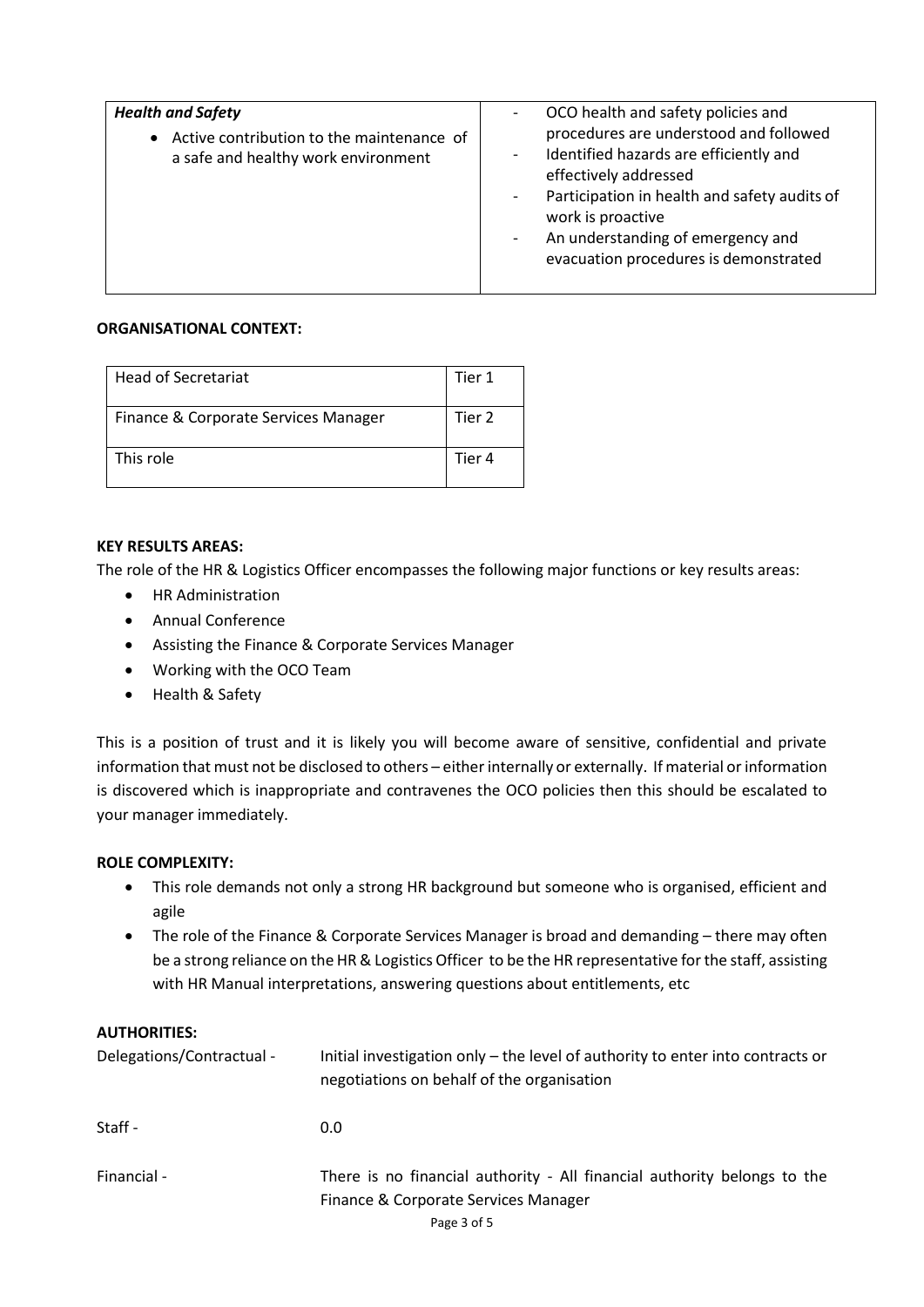# **PERSON SPECIFICATION:**

| <b>Mandatory</b>  |                                                                                                                                                                                                                                                                                                                                                                                                                                                                                                                                                                                                                                                                                                     | <b>Desirable</b>                                                                                                                                                                 |
|-------------------|-----------------------------------------------------------------------------------------------------------------------------------------------------------------------------------------------------------------------------------------------------------------------------------------------------------------------------------------------------------------------------------------------------------------------------------------------------------------------------------------------------------------------------------------------------------------------------------------------------------------------------------------------------------------------------------------------------|----------------------------------------------------------------------------------------------------------------------------------------------------------------------------------|
|                   | <b>Formal Qualifications</b>                                                                                                                                                                                                                                                                                                                                                                                                                                                                                                                                                                                                                                                                        |                                                                                                                                                                                  |
| $\bullet$         | A Degree in human resource management                                                                                                                                                                                                                                                                                                                                                                                                                                                                                                                                                                                                                                                               | An industry recognised qualification in the<br>$\bullet$<br>human resource administration/management<br>An industry recognised qualification in event<br>$\bullet$<br>management |
|                   | <b>Knowledge and Experience</b>                                                                                                                                                                                                                                                                                                                                                                                                                                                                                                                                                                                                                                                                     |                                                                                                                                                                                  |
| $\bullet$         | A minimum of 5-7 years in human resource<br>administration<br>Proven experience in event management                                                                                                                                                                                                                                                                                                                                                                                                                                                                                                                                                                                                 | Payroll experience<br>$\bullet$<br>Procurement experience                                                                                                                        |
| <b>Skills</b>     |                                                                                                                                                                                                                                                                                                                                                                                                                                                                                                                                                                                                                                                                                                     |                                                                                                                                                                                  |
| $\bullet$         | Exhibit excellent communication skills,<br>both written and verbal in English<br>Computer literacy including at least an<br>intermediate level of skill in MS Word and<br>Excel<br>Sell-management skills (organisation and<br>time management)<br>Ability to work well within a team<br>Excellent interpersonal skills<br>Consultancy skills - ability to understand<br>the HR needs of both the organisation and<br>the individual staff member<br>High level of accuracy and attention to<br>details<br>Skills in establishing and maintaining<br>relationships and partnerships with a wide<br>range of internal and external stakeholders<br>with the view to building strong<br>relationships | Conflict resolution                                                                                                                                                              |
| <b>Attributes</b> |                                                                                                                                                                                                                                                                                                                                                                                                                                                                                                                                                                                                                                                                                                     |                                                                                                                                                                                  |
| $\bullet$         | Positive attitude with a 'can do'<br>enthusiasm<br>Trustworthy with strong moral ethics<br>Confidence to speak up and be heard<br>Common sense, practical and result-<br>focused approach and achievement<br>orientation<br><b>Customer Service commitment</b><br>Confident and able to handle conflict<br>situations and negotiations at various<br>levels<br>Empathetic to all levels and cultures<br>present in the organisation<br>Cultural and gender sensitivity                                                                                                                                                                                                                              |                                                                                                                                                                                  |